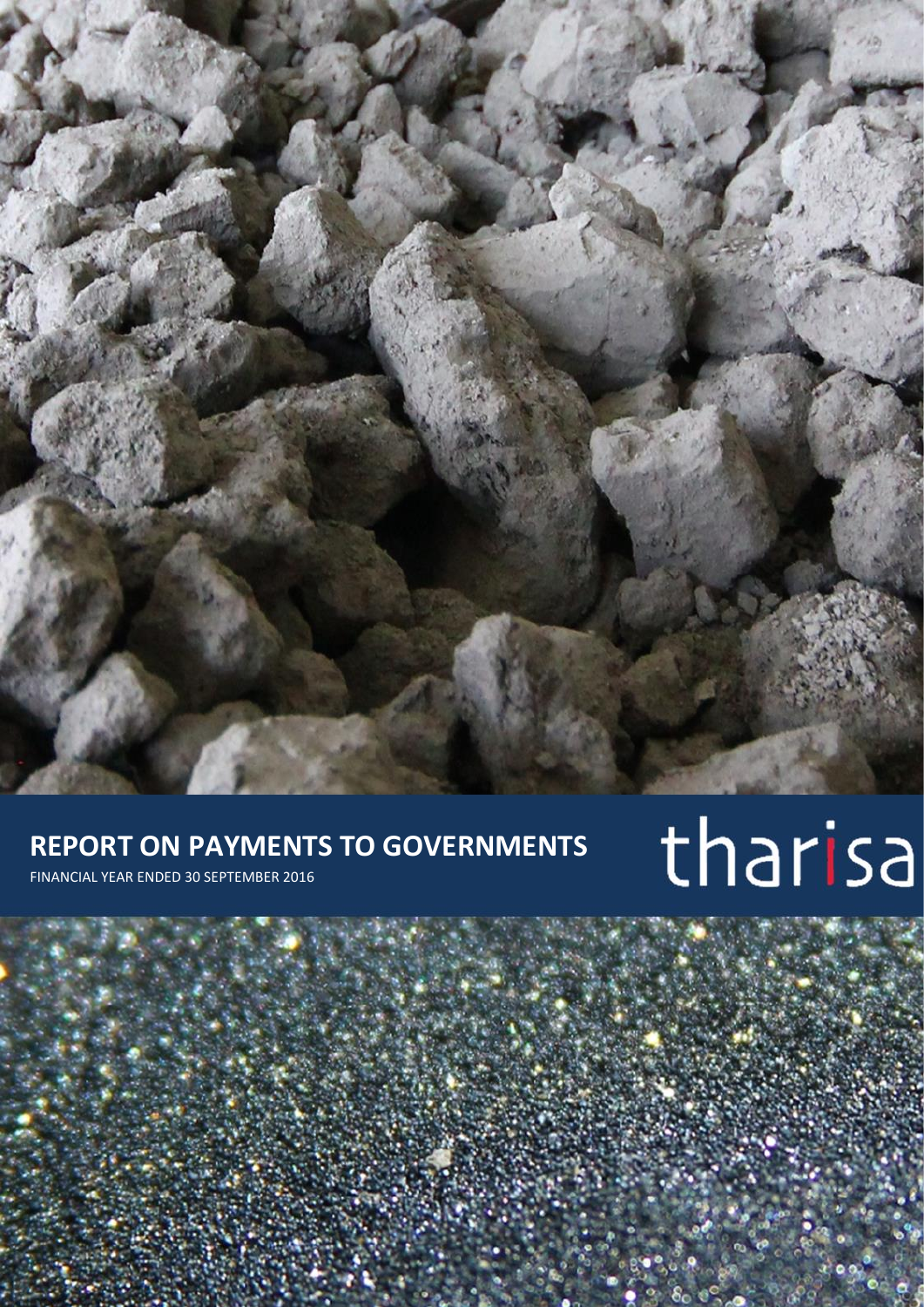# **INTRODUCTION**

This report provides an overview of the payments made to governments by Tharisa plc ("Tharisa") and its subsidiaries for the financial year ended 30 September 2016, as required under the Cyprus Companies Law and the Cyprus Transparency Laws. These regulations enact domestic rules in line with Directive 2013/34/EU (the EU Accounting Directive (2013)) and apply to companies that are involved in extractive activities. While the regulations require disclosure in respect of the extractive operation only i.e. Tharisa Minerals (Pty) Ltd, the disclosure herein relates to payments to government in respect of all of the operations of the Group.

# **SUMMARY OF PAYMENTS TO GOVERNMENTS**

| Country             | Taxes<br>US\$'000 | <b>Royalties</b><br>US\$'000 | Infrastructure<br>US\$'000 | Total<br>US\$'000 |
|---------------------|-------------------|------------------------------|----------------------------|-------------------|
| Cvprus <sup>1</sup> | 304.7             | -                            | $\overline{\phantom{0}}$   | 304.7             |
| <b>South Africa</b> | 166.9             | 860.6                        | 1 5 2 8 . 5                | 2 5 5 6 . 1       |
| Total               | 471.6             | 860.6                        | 1 5 2 8 . 5                | 2860.8            |

#### **PAYMENTS BY ENTITY**

**South Africa** 

|                                                | Taxes<br>US\$'000 | <b>Royalties</b><br>US\$'000 | <b>Infrastructure</b><br>US\$'000 | Total<br>US\$'000 |
|------------------------------------------------|-------------------|------------------------------|-----------------------------------|-------------------|
|                                                |                   |                              |                                   |                   |
| <b>Tharisa Minerals (Pty) Ltd</b>              | 64.3              | 860.6                        | 1 5 2 8 . 5                       | 2 4 5 3 . 4       |
| Arxo Logistics (Pty) Ltd                       | 0.1               | -                            | $\overline{\phantom{0}}$          | 0.1               |
| <b>Braeston Corporate Consulting (Pty) Ltd</b> | 102.6             | -                            | $\overline{\phantom{0}}$          | 102.6             |
| <b>Total</b>                                   | 166.9             | 860.6                        | 1 5 2 8 . 5                       | 2 5 5 6 . 1       |

#### **Cyprus**

1

|                                            | <b>Taxes</b> | <b>Royalties</b> | <b>Total</b><br>US\$'000 |
|--------------------------------------------|--------------|------------------|--------------------------|
|                                            | US\$'000     | US\$'000         |                          |
| Tharisa plc                                | 93.0         |                  | 93.0                     |
| <b>Arxo Resources Ltd</b>                  | 206.1        | -                | 206.1                    |
| <b>Tharisa Administration Services Ltd</b> | 5.6          |                  | 5.6                      |
| <b>Total</b>                               | 304.7        |                  | 304.7                    |

 $1$  The taxes incurred in Cyprus include the payment of the special contribution tax.